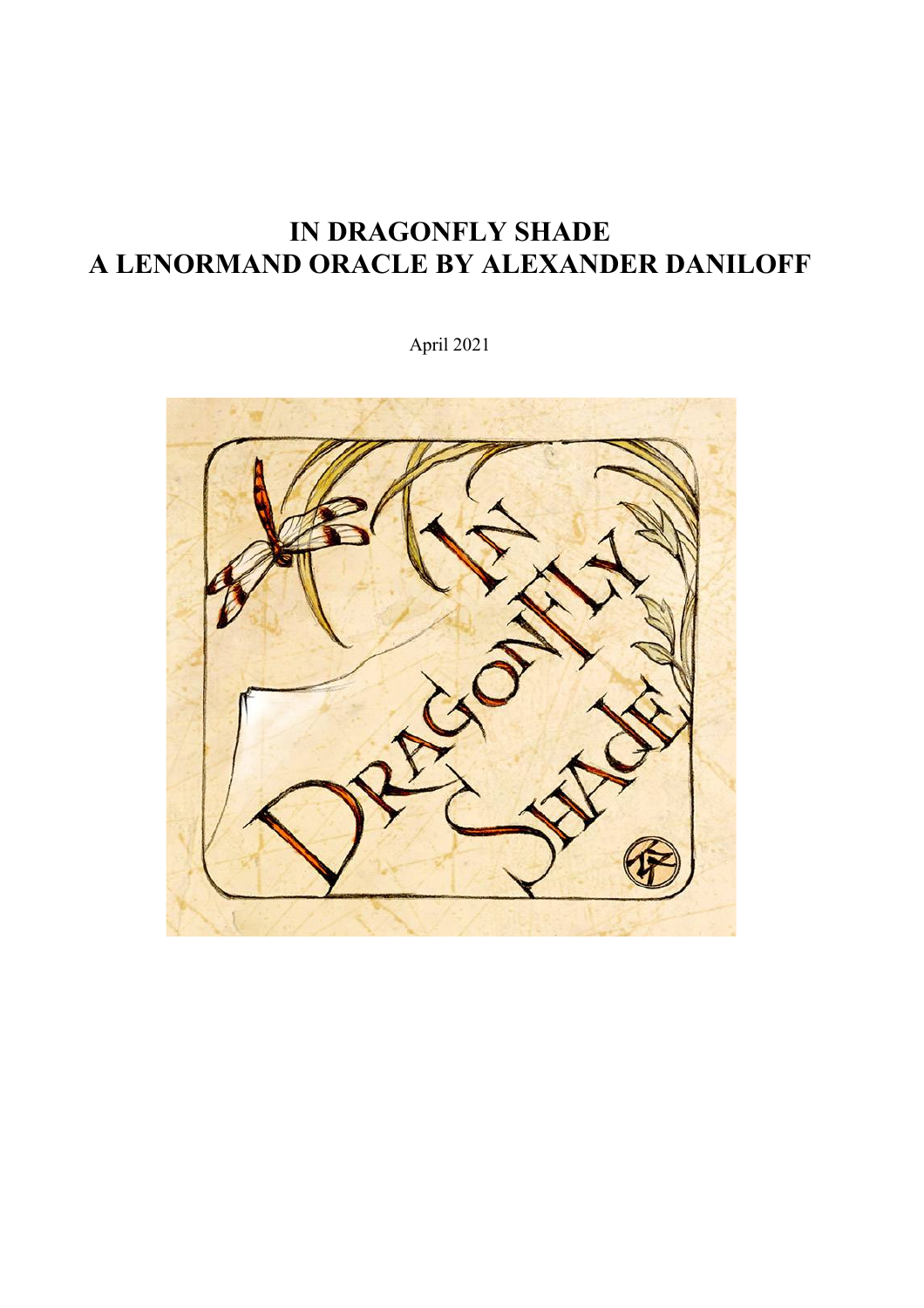## **WHO AND WHAT IS THE LENORMAND ORACLE?**

Marie Anne Adelaide Lenormand was a famous fortune-teller in Napoleonic-era France. After her death in 1843, European games manufacturers capitalised on her fame by using her name to promote new card games such as this, the Lenormand Oracle.



The Lenormand Oracle is a set of 36 cards, each containing simple imagery, a playing card reference, the card's number, its title and sometimes a poem or aphorism.

Alexander Daniloff's latest Lenormand is an homage to the art and style of ancient Japan. Unlike a traditional Lenormand, the cards are square and presented as a diamond shape. Each card has a playing card reference and the card number, but the cards do not carry the card titles.

The title 'In Dragonfly Shade' comes from the legend that tells how the first Emperor of Japan climbed a mountain to see what he ruled over. Looking at his kingdom spread out before him, he exclaimed: "This island looks like the dragonfly that licks its tail!" Japan is sometimes called *Akitsushima* - Dragonfly Island.

The card backs in this Lenormand have a unique feature – together they make create a map of the islands of Japan!

There is also another mathematical puzzle hidden within the deck that dates back to a  $13<sup>th</sup>$ century Chinese mathematician called Yang Hui. But Alexander wishes you to discover that for yourself!

The playing card references are either shown as simply the suit symbol and number or, in the case of the court cards, the image appears as a character insert (see the Lily card, above). The advantage of not having the card names means that the images remain in wholly in the Japanese theme.

There are some cards that are rendered quite differently in this deck, to remain true to the Japanese-inspired vision. For example – Coffin is an funerary urn and Cross is a parcel intricately bound in a cross shape.

At 7cm by 7cm (2.5" x 2.5"), this new deck is small. However, because the cards are laid on their diagonal, like a diamond, the working 'height' of the card is 9.9cm or 3.53".



Here we see two cards, laid in diamond formation. This adds an exciting (and wholly untraditional!) dimension to Alexander's new deck. However, should you be restricted by space, place them as squares. They can also nest together, as illustrated below.

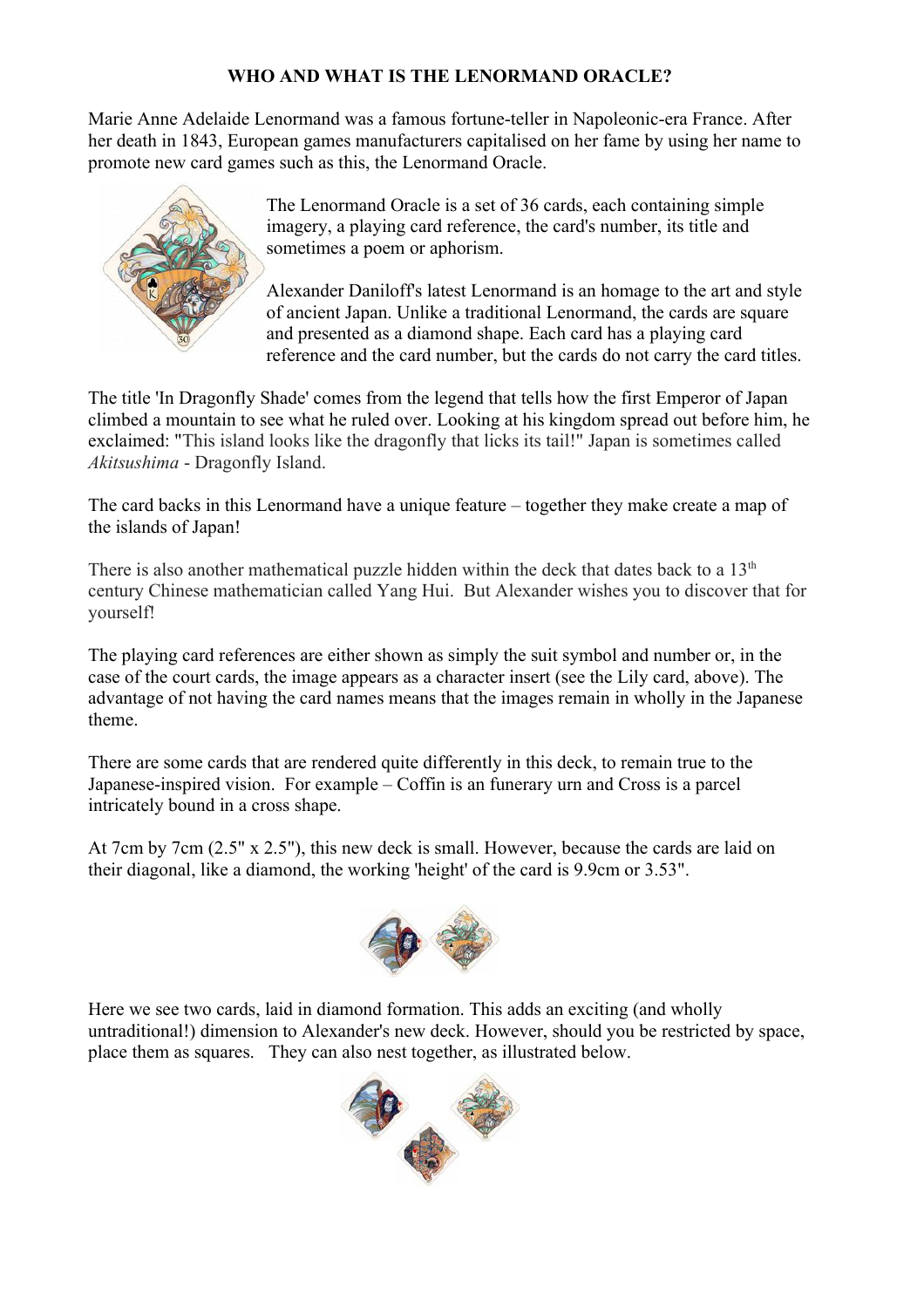Lenormand cards are not read with reversed meanings, so the meaning does not change if it is laid as a diamond or a square, with the image upside down or the number at the side. However, it can be useful to pay attention to what lies behind the character in a card and what lies before them as well as what lies above and what lies below. For example, are the significator cards facing each other or back to back?

#### **LENORMAND ORACLE CARD MEANINGS**

Each card is listed in numerical order, followed by its playing card insert and then the Grand Tableau House name. A basic interpretative outline then follows to help you read the cards.

**1 RIDER** 9 Hearts **House of Messages \*** News, messenger, delivery – Who is Rider moving towards or away from?

**2 CLOVER** 6 Diamonds House of Luck Luck (small), opportunity, lessens adverse affects of less positive cards - What is Clover rooted in?

**3 SHIP** 10 Spades House of Travel Travel, adventure, abroad, holiday. Which card is Ship moving towards or away from?

**4 HOUSE** King of Hearts **House of Home Affairs** Home, place of safety, immediate environment

**5 TREE** 7 Hearts **House of Health** Health, growth, longevity, hereditary – Which card is the tree rooted in? Also, see 'Near and Far' p8.

**6 CLOUDS** King of Clubs House of Confusion Confusion, fog, conflict and lack of clarity – Where are the Clouds being blown towards? The Clouds are darker at the bottom of the image and pink at the top. The cards next to the pink clouds will not be as badly affected by Clouds as the cards next to the dark clouds.

**7 SNAKE** Oueen of Clubs House of Troubles Betrayal, sudden trouble, malign intent, deceitful woman – Alexander's Snake has the reflection of a woman. What card is she looking at? What card is her tail pointing towards?

8 **COFFIN** 9 Diamonds House of Endings (Slow) Natural ending, emptying, death

**9 BOUQUET** Queen of Spades House of Appreciation Luck (significant), gift, pleasure, delight, pretty

10 **SCYTHE** Knave of Diamonds House of Endings (Fast) Damage, cutting down, sudden termination, surgery – Where does the tip of the Scythe point?

**11 WHIP/FLAIL** Knave of Clubs House of Repetition or Punishment Argument, anger, abuse, punishment, repeated activity such as exercise

**12 BIRDS** 7 Diamonds House of Chatter Chatter, gossip, stress, phone call, a couple

13 **CHILD** Knave of Spades House of Children Young person, child-like, beginnings, minor – Whose attention does the Child attract?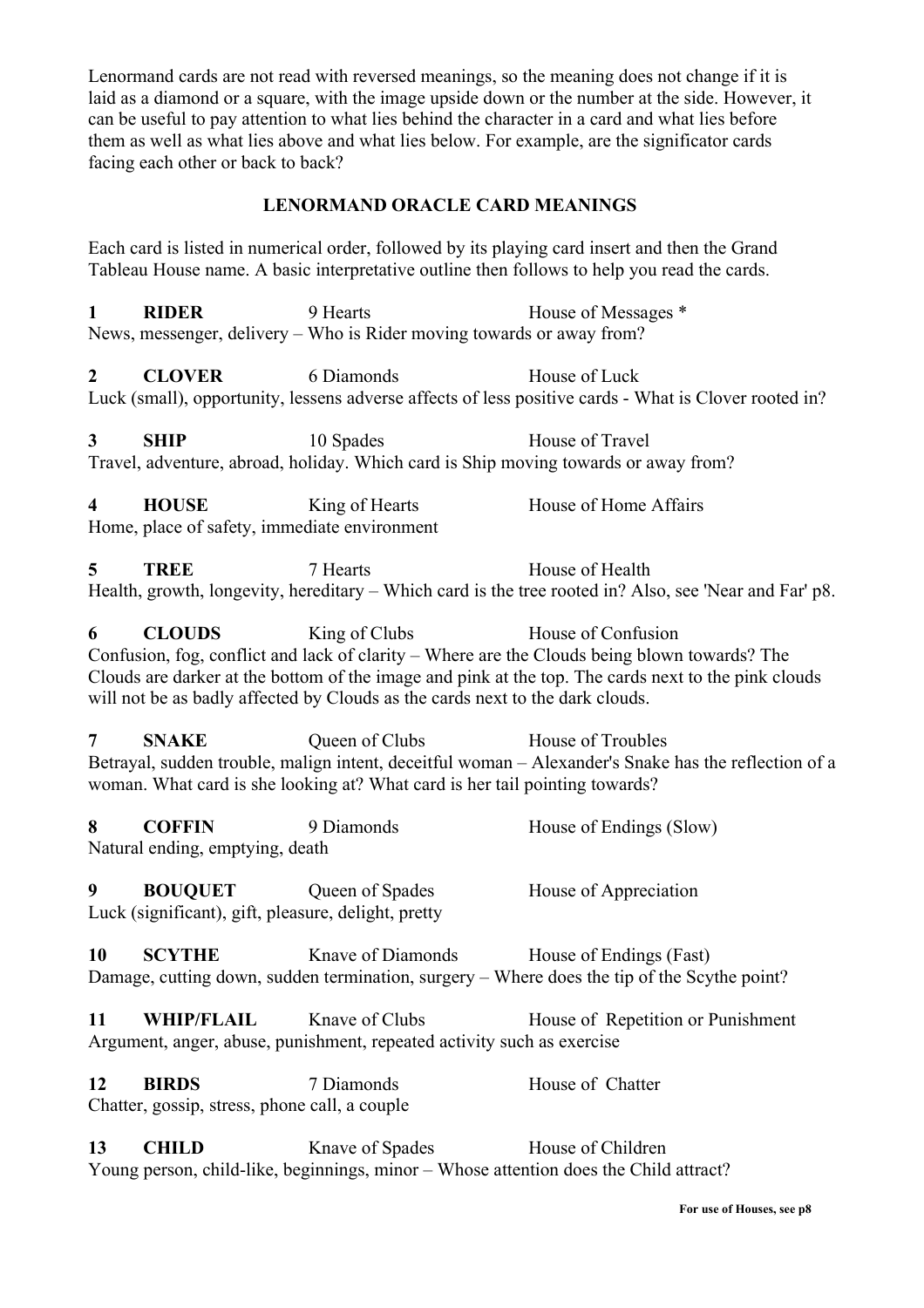| 14                                                                                                                                                                                               | <b>FOX</b>                                          | 9 Clubs<br>Deception, clever trickster, employment/work               | House of Work                                                                                                    |  |  |
|--------------------------------------------------------------------------------------------------------------------------------------------------------------------------------------------------|-----------------------------------------------------|-----------------------------------------------------------------------|------------------------------------------------------------------------------------------------------------------|--|--|
| 15                                                                                                                                                                                               | <b>BEAR</b>                                         | 10 Clubs<br>Strength, protection, powerful business person            | House of Authority Figures                                                                                       |  |  |
| 16                                                                                                                                                                                               | <b>STARS</b>                                        | 6 Hearts<br>Guidance, navigation, optimism, hopes, dreams             | House of Dreams/Goals                                                                                            |  |  |
| 17<br>regard?                                                                                                                                                                                    | <b>STORK</b>                                        | Queen of Hearts                                                       | House of Changes<br>Pregnancy, improvement, promotion, new home, movement, change - Which card does Stork        |  |  |
| 18                                                                                                                                                                                               | <b>DOG</b>                                          | 10 Hearts<br>Loyalty, friendship, advice, trustworthy, pet            | House of Friends                                                                                                 |  |  |
| 19                                                                                                                                                                                               | <b>TOWER</b>                                        | 6 Spades<br>Authority, bureaucracy, rules, seat of power, superiority | House of Officialdom                                                                                             |  |  |
| 20                                                                                                                                                                                               | <b>GARDEN</b>                                       | 8 Spades<br>Social, party, public space, networking, many people      | House of Social Events                                                                                           |  |  |
| 21                                                                                                                                                                                               | <b>MOUNTAIN</b>                                     | 8 Clubs                                                               | House of Obstacles<br>Obstruction, struggle, resistance, delay – There is no path through the Mountain!          |  |  |
| 22                                                                                                                                                                                               | <b>CROSSROADS</b>                                   | Queen of Diamonds<br>Options, decisions, other way, re-route          | House of Options                                                                                                 |  |  |
| 23                                                                                                                                                                                               | <b>MICE</b>                                         | 7 Clubs                                                               | House of Anxiety/Losses<br>Losses, damage, theft, anxiety, subtraction – Mice nibble away at neighbouring cards. |  |  |
| 24                                                                                                                                                                                               | <b>HEART</b><br>Love, happiness, romance, heart-led | Knave of Hearts                                                       | House of Love                                                                                                    |  |  |
| 25                                                                                                                                                                                               | <b>RING</b>                                         | Ace Clubs<br>Contract, promises, engagement, stability                | House of Commitments                                                                                             |  |  |
| 26                                                                                                                                                                                               | <b>BOOK</b>                                         | 10 Diamonds<br>Secrets, information, study, knowledge, diary, privacy | House of Secrets                                                                                                 |  |  |
| 27                                                                                                                                                                                               | <b>LETTER</b>                                       | 7 Spades                                                              | House of Letters<br>Written correspondence – document, text, email, tweet, social networking post                |  |  |
| 28                                                                                                                                                                                               | <b>LORD</b>                                         | Ace Hearts                                                            | House of Main Focus (if Male) or<br>House of Significant Other                                                   |  |  |
| This card represents the sitter, if your sitter identifies as male and this card acts as the significator.<br>Lord can also be the significant other or husband, brother, son, male friend etc.  |                                                     |                                                                       |                                                                                                                  |  |  |
| 29                                                                                                                                                                                               | <b>LADY</b>                                         | Ace Spades                                                            | House of Main Focus (if Female)<br>House of Significant Other                                                    |  |  |
| This card usually represents the sitter, if your sitter identifies as female and this card acts as the<br>spread's significator. The Lady can also be wife, sister, daughter, female friend etc. |                                                     |                                                                       |                                                                                                                  |  |  |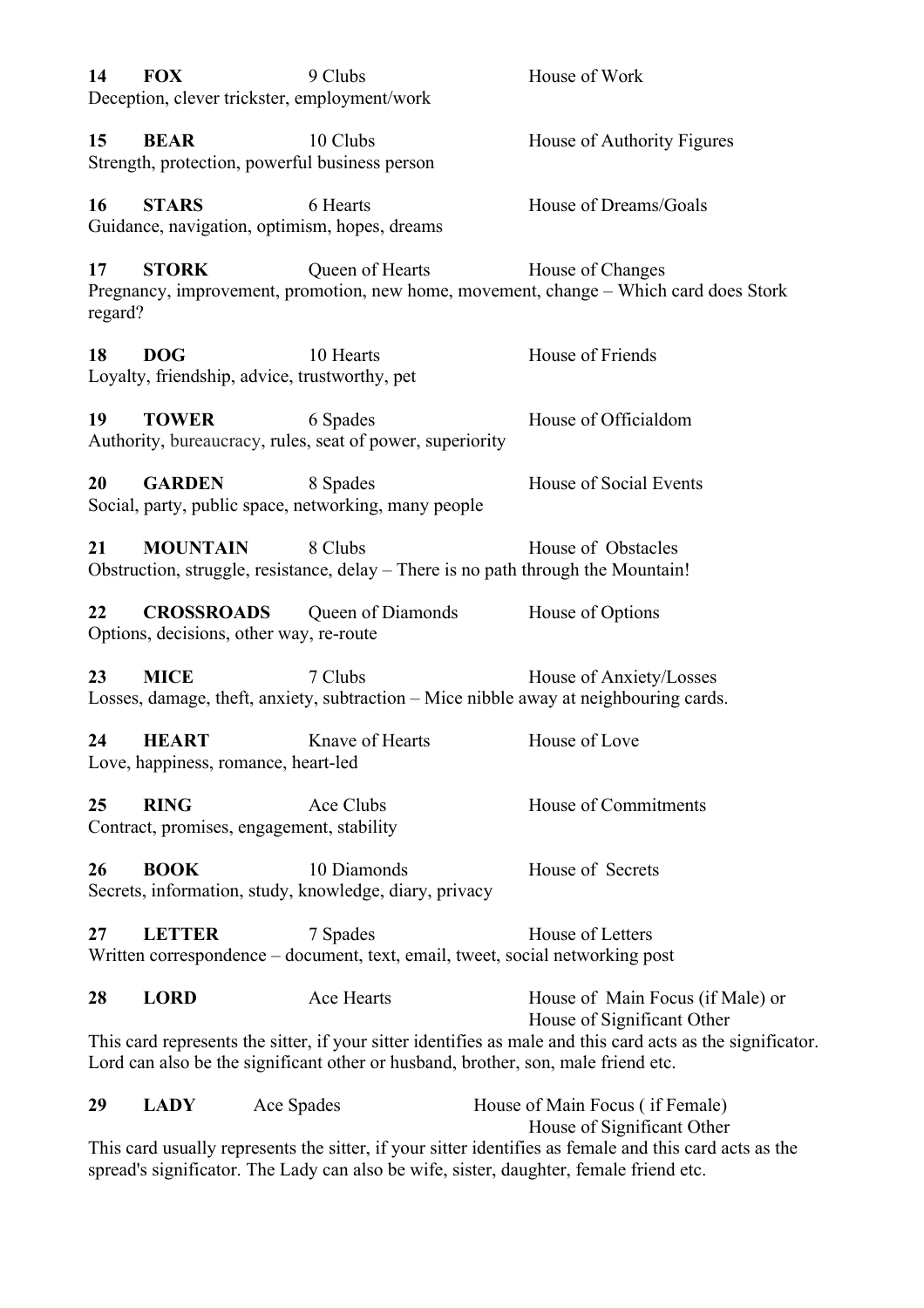| 30 | <b>LILY</b><br>Peace, purity, older generation, libido, family | King of Spades                                                                     | House of Family     |
|----|----------------------------------------------------------------|------------------------------------------------------------------------------------|---------------------|
| 31 | <b>SUN</b><br>Success, illumination, glory, positive outcome   | Ace Diamonds                                                                       | House of Success    |
| 32 | <b>MOON</b>                                                    | 8 Hearts<br>Reflected glory, perception by others, creativity, emotions, intuition | House of Reputation |
| 33 | <b>KEY</b>                                                     | 8 Diamonds<br>Solution, answer, understanding, locking/unlocking                   | House of Answers    |
| 34 | <b>FISH</b><br>business events, money, assets, enterprise      | King of Diamonds                                                                   | House of Money      |
| 35 | <b>ANCHOR</b>                                                  | 9 Spades<br>Security, endurance, imited movement, holding fast                     | House of Stability  |
| 36 | <b>CROSS</b><br>Suffering, religion, burden, sacrifice         | 6 Clubs                                                                            | House of Burdens    |

# **HOW TO READ THE LENORMAND ORACLE - BASICS**

This leaflet will merely provide you with the first steps on your Lenormand journey – there are many wonderful resources which are available in many languages that will help you develop your skills and provide nuanced and useful readings. Some Lenormand resources are suggested on p9.

Lenormand readings are usually **Strings, Grids** or a **Grand Tableau**. They mostly interpreted in pairs.

#### **Significators**

Significators are important beginning points in Lenormand readings. The card that represents the sitter, if they identify as male, is card 28 Lord. If your sitter identifies as female, the 29 Lady card can be chosen. Your sitter's partner or significant other is represented by the other significator card.

You can, of course, allow a significator to arise randomly from any part of the deck. You may also wish to choose an appropriate significator depending upon the topic of the reading. For example: a reading concerning money may lead you to select Fish as the significator. A reading about a friend may lead you to select Dog etc.

# **Card Order**

The order of the two cards makes a difference to how you interpret them. For example:



Clover + Coffin Luck (Clover) runs out (Coffin).  $\text{Coffin} + \text{Clover}$  An ending (Coffin) proves lucky (Clover).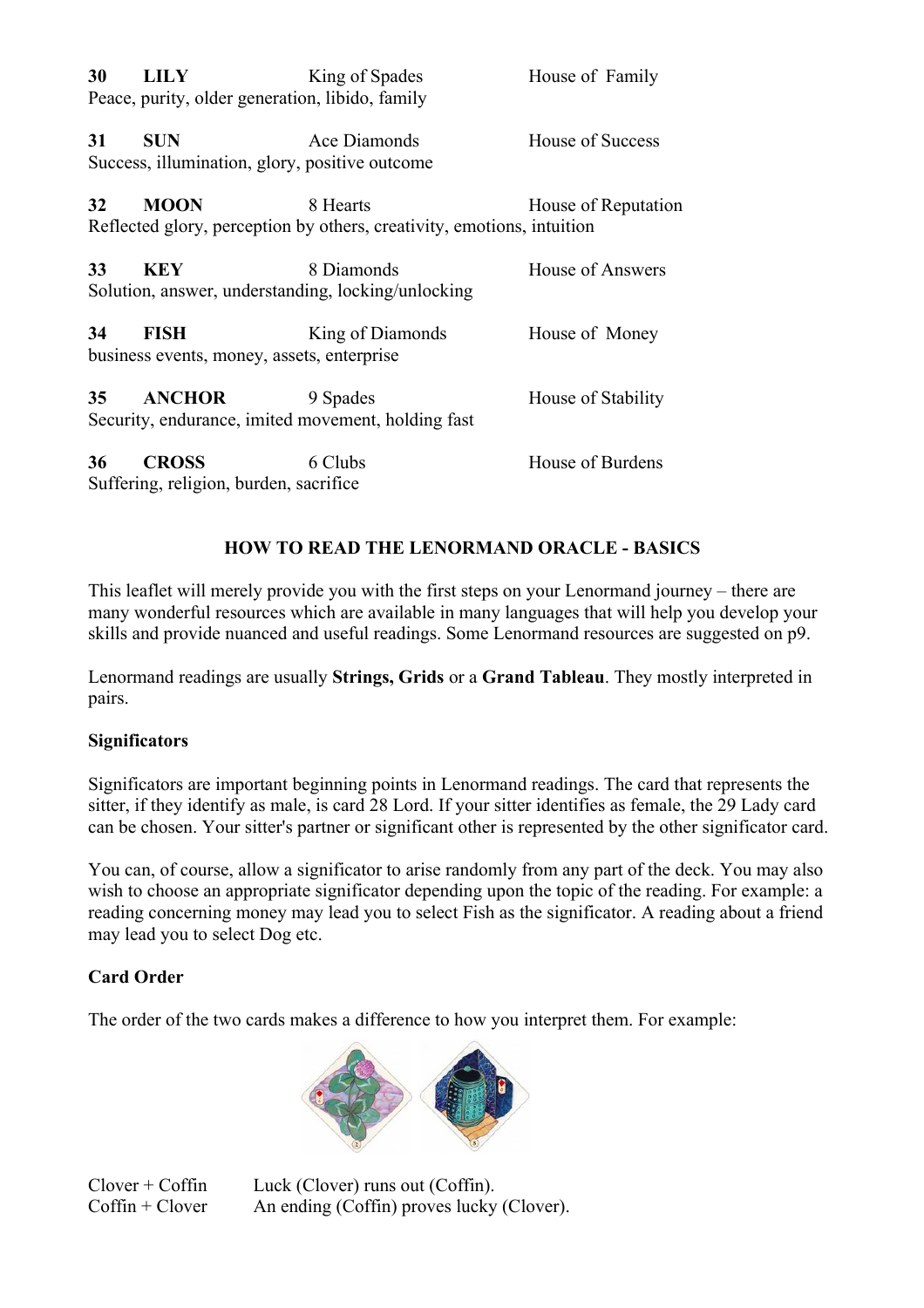# **Mirroring**

You can read one card and pair it with any card which lies in a mirrored position. For example, in the 3-card string outlined below, Scythe mirrors Dog. This is very useful in spreads of five or more cards.

## **Corners**

If you are performing a 3 x 3 card grid or a Grand Tableau, you can also read the corner cards of your spread as pairs. These can be interpreted as the 'boundaries' or 'limitations' of the spread.

### **Cross**

In a grid spread or a Grand Tableau, the cards that lie either side of the central significator card and directly above and below, form a cross. These can be read together in pairs too. Since these cards are in direct contact with the significator, they are very close or very strongly felt.

## **Knighting**

If you are familiar with the game of chess, you will know how the Knight chess piece moves – two to the side and one up or down, or one to the side and two up or down. These can be read in pairs.

As you can see, the possibilities for multiple pairing explains why Lenormand cards do not have positional values in a reading in the same way as Tarot cards do.

## **READING IN STRINGS**

Unlike Tarot readings which can often be a single card, Lenormand readings are divined in 'strings' of two or more cards and read in pairs. Using a string of up to seven cards will provide a very detailed answer to a question.

Strings are read from left to right, with the first card regarded as the main topic under consideration and the other cards affecting it. Here is an example:



#### **Dog + Anchor + Scythe**

A friend's (Dog) security (Anchor) has come to an abrupt end (Scythe). The main topic is Dog. The other cards refer to Dog.

Lenormand cards can be taken very literally and Dog CAN mean a dog or Rider could refer to equestrian sports or someone one horseback!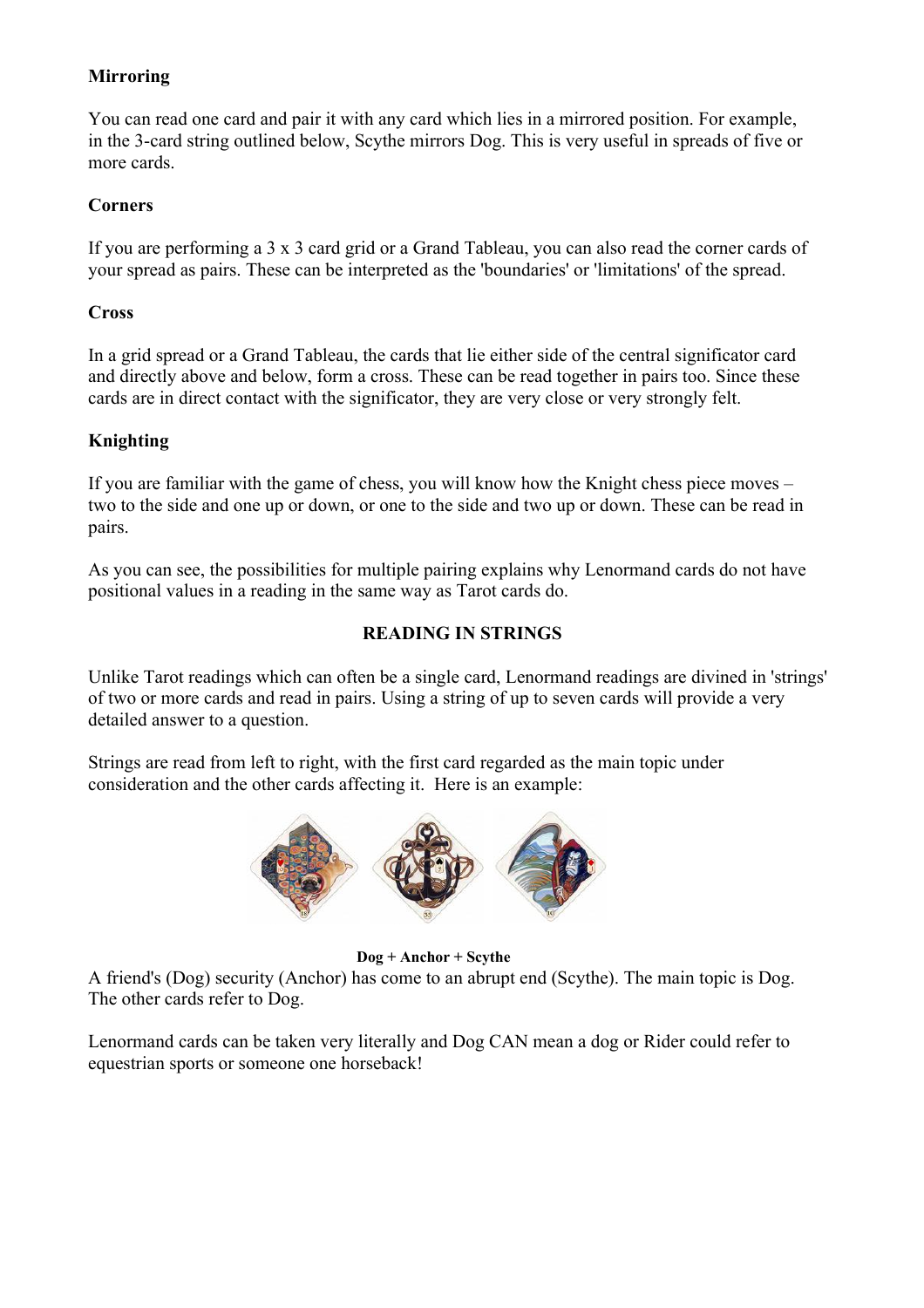#### **READING A 3 x 3 BOX GRID (9-CARD SPREAD)**

For readings of more than seven cards, use a grid format. The most common box format for Lenormand readings is the 3 x 3 grid for nine cards.

Here is an example of a 9-card grid:

| Cross  | <b>B</b> ouquet | Tower |
|--------|-----------------|-------|
| $\log$ | Scythe          | Key   |
| Sun    | Moon            | Star  |

Scythe is the central card and is a randomly chosen significator – so the spread wants to talk about swift endings.

The first card laid is Cross, then Bouquet, Tower and Dog. The spread ends with Star.

Do not be daunted by the number of cards – start with Cross, Bouquet and Tower and interpret as a string of three cards, reading in pairs. Then move onto the middle line and then the bottom line. Then do the same with the cards that make up the three columns. It is common to interpret the columns as Past, Present, Future. The three rows are often read as Aspirations/Hopes (top line), Present Situation (middle line), Unconscious influences (bottom line), but other options for the rows and columns are available – find a set that works for you.

Here are some examples of the mirror, corner, cross and knighting cards mentioned earlier, as they arise in this 3 x 3 spread.

Mirrored cards – Dog mirrors Key, Cross mirrors Star, Tower also mirrors Star etc.

The corner cards are Cross and Tower, Sun and Star.

The cross cards are Bouquet and Key, Dog and Moon

The Knighting cards: Cross is knighted by Key and Moon. For Bouquet the knighting cards are Sun and Star etc.

The largest spread that you can perform with the Lenormand Oracle is The Grand Tableau.

# **READING THE GRAND TABLEAU - BASICS**

In this spread, the cards are shuffled and laid out in four rows of eight cards  $(4 \times 8)$ , beginning with the top left card as the first card laid down. The last four cards in your hand are laid in a separate row, beneath the final row of eight cards. All 36 cards are now used. Remember, if you are short on space for this spread, you CAN lay these cards as squares, rather than on the diagonal.

This is a very in-depth reading, but all the techniques outlined above can be used in the Grand Tableau.

To begin, find your sitter's significator (**Lord or Lady**) and the card for their significant other. Also consider the card that best represents the sitter's topic for the spread (for a health issue, this could be Tree) or perhaps the card representing the Significant Other.

Work your way methodically (in pairs) through the cross cards, the corner cards, the knighting cards, mirroring cards, 3 x 3 grids etc. Make sense of the cards in the context of your sitter's question.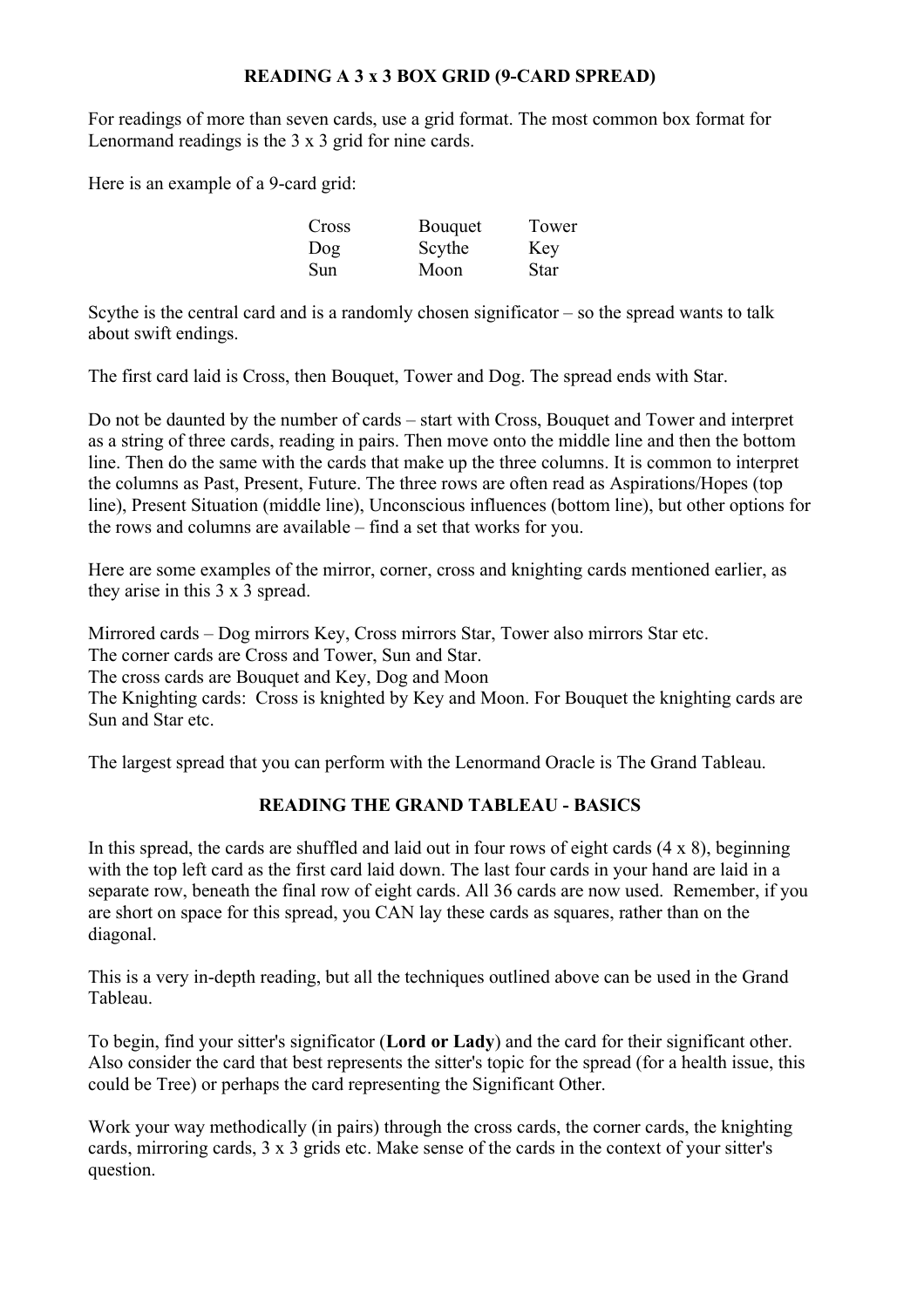#### **Near or Far**

In the Grand Tableau especially, cards that are close to the significator (ie touching) are regarded as near. Their effects will be strong on your sitter or happening soon. Cards that are far away from the significator are further away in time or weaker in their effects. Tree, for example, can represent ill health if very close to the significator, but its effects are much weaker if far away from the significator card.

#### **Houses**

Although all our cards are placed randomly in the rows of the Tableau, we can regard each space that they occupy as a 'House'.

For example, the first card in our Grand Tableau may be Anchor, but the HOUSE belongs to 1 The Rider. Mice may be the second card in our Tableau, but it is in the HOUSE of 2 Clover … the last card in the Tableau falls on the House of the Cross. Interpret the card in relation to the House, just as you would if they were before you as a pair of cards.

If you look at the list of keywords provided earlier in this leaflet, you will see suggestions for each House. You can then interpret important cards in the Tableau with regard to the House that they are on.

Pay attention to the cards which land on the tricky Houses (eg House of Scythe) and which Houses the tricky cards (eg Coffin) land on. Also, see where the lucky cards land and which cards are on the lucky Houses.

The final four cards which do not lie on the four main rows are not part of the Grand Tableau reading. BUT, you can, of course, read them as a small spread in itself. These cards are not active in the Tableau.

**There is so much more to learn about reading the Grand Tableau, so please make use of the many wonderful online and published resources to continue your learning journey.**